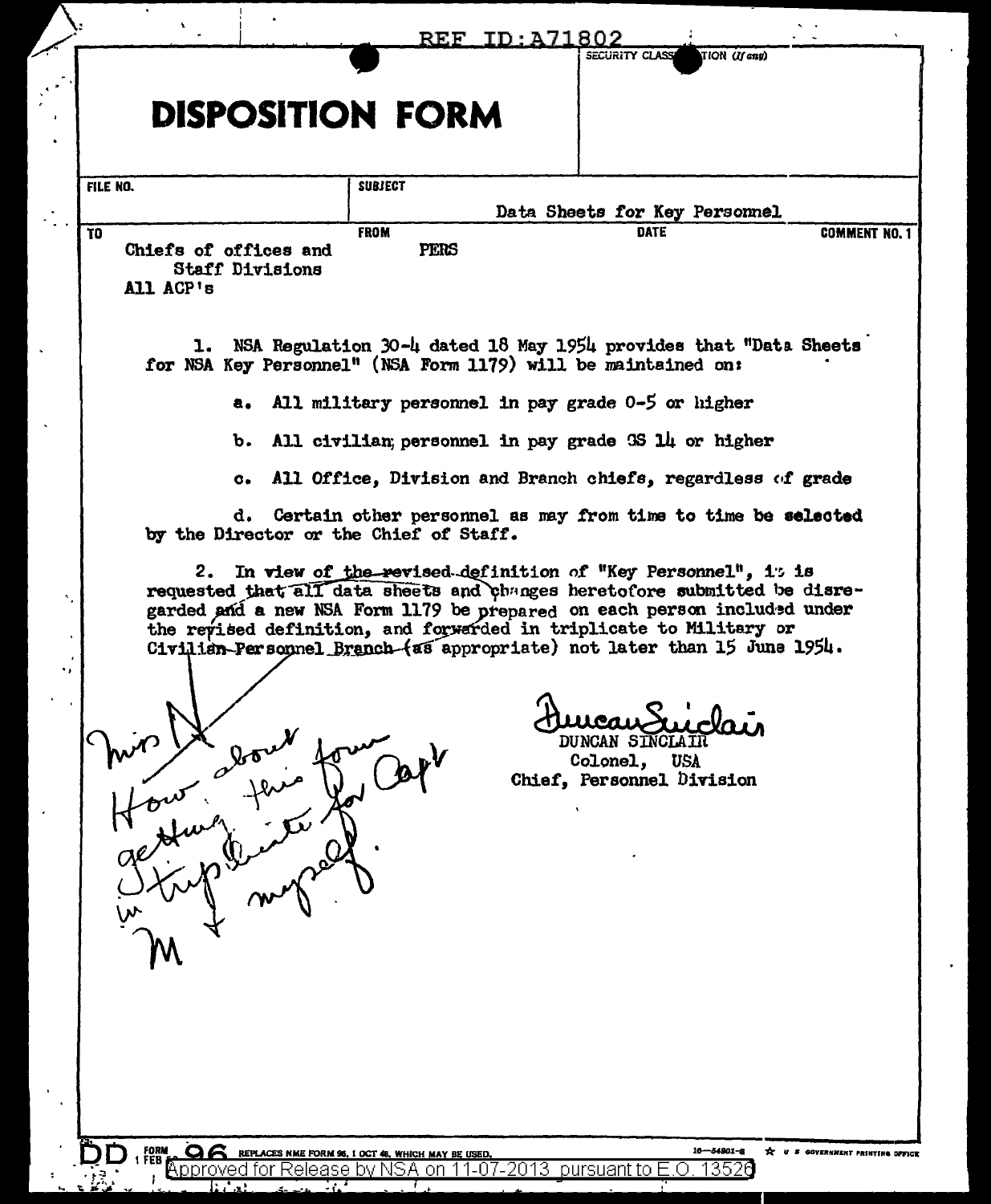**REF ID: A71802** 

res.<br>Finedman

NATIONAL SECURITY AGENCY Washington 25, D. C.

NSA REGULATION **NUMBER**  $30 - 4$ 

 $\mathbf{r}$ 

18 May 1954

EFFECTIVE UNTIL 1 MAY 1955 UNLESS SOONER RESCINDED OR SUPERSEDED

## DATA SHEETS FOR NATIONAL SECURITY AGENCY KEY PERSONNEL

**SECTION** 

| $\texttt{POLICY}$ $\texttt{I}$           |  |  |  |  |  |  |  |  |
|------------------------------------------|--|--|--|--|--|--|--|--|
| <b>GENERAL II</b>                        |  |  |  |  |  |  |  |  |
| RESPONSIBILITIES , , , , , , , , , , III |  |  |  |  |  |  |  |  |
| PROCEDURES IV                            |  |  |  |  |  |  |  |  |
| $\texttt{SUBERVISION}$ V                 |  |  |  |  |  |  |  |  |
|                                          |  |  |  |  |  |  |  |  |

# SECTION I - POLICY

Three volumes of "Data Sheets for NSA Key Personnel" (NSA Form No. 1179) will be maintained on a current basis in the offices of the Chief of Staff, the Chief of Personnel Division, and the Chiefs of the Military and Civilian Personnel Branches (as appropriate), for reference purposes.

# SECTION II - GENERAL

1. Each volume of Data Sheets for NSA Key Personnel will include an NSA Form 1179 on:

a. All NSA military personnel in pay grade 05 and above.

b. All NSA civilian personnel in grade GS-14 and above.

c. All Office, Division, and Branch Chiefs, regardless of grade.

d. Certain other personnel as may from time to time be selected by the Director or the Chief of Staff for inclusion in the volumes.

2. All volumes will be brought up to date at the end of each calendar month to insure their accuracy at that time.

3. Data Sheets will be prepared, whenever possible, in such manner that they will require no classification; in no event may they be classified higher than SECRET.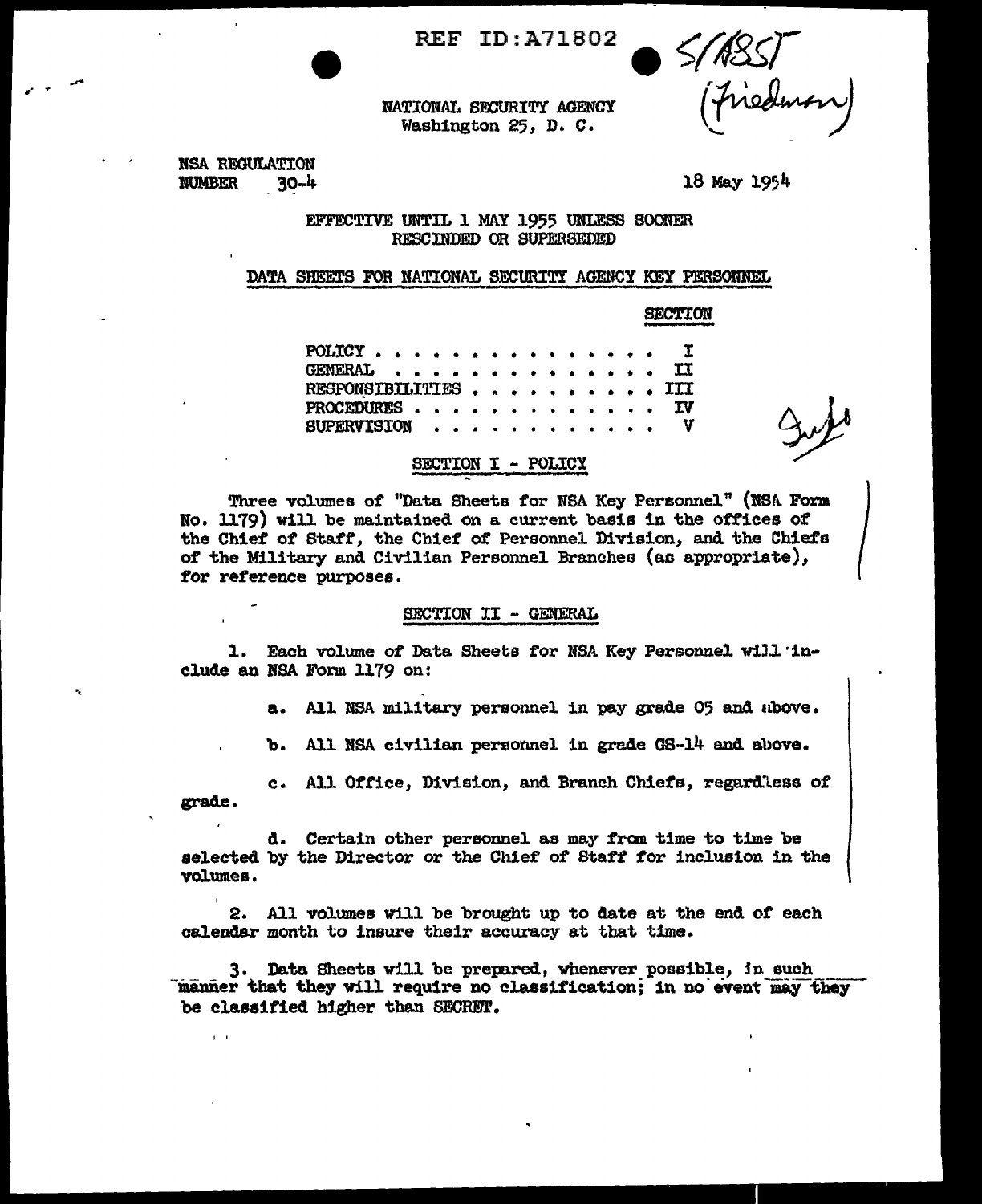# REF ID:A71802<br>18 May 1954

 $NSA$  REGULATION  $NO. 3O-4$ 

I

'

#### SECTION III - RESPONSIBILITIES

1. The Chief, Military Personnel Branch, will be responsible *tor* the collection of Data Sheets for military personnel.

2. The Chief, Civilian Personnel Branch, will be responsible for the collection of Data Sheets for civilian personnel.

3. The Chief, Personnel Division, will be responsible for the consolidation of all new Data Sheets and the preparation and maintenance of indices to the volumes, as prescribed in paragraph 3, Section IV, below; and for the periodic review of the volume to insure its accuracy.

## SECTION IV - PROCEDURES

l. Military Personnel.

a. Initial Data Sheet. Data Sheets will be prepared in the Military Personnel Branch at the time of asslgnment of all officers in pay grade 05 or higher to duty with NSA.

b. Reassignment. Upon reassignment of any officer to a duty which will result in his coming within the provisions of this Regulation, a Data Sheet will be prepared in triplicate at the appropriate ACP and forwarded immediately to the Chief', Military Personnel Branch; when an officer is reassigned from one ACP to another, the gaining ACP will have the form completed and forwarded immediately to the Chief, Military Personnel Branch.

c. Promotion. Upon promotion of any officer to pay grade 05 the appropriate ACP will have the Data Sheet prepared and forwarded immediately to the Chiet, Military Personnel. Branch.

d. Detachment. When an individual is detached from service with NSA, the Data Sheet held by the Chief, Military Personnel Branch, will be withdrawn and the Chief', Personnel Division, so notified.

# 2. Civilian Personnel.

I I

a. Initial Data Sheet. The Chief, Civilian Personnel Branch, will have Data Sheets prepared tor all civilian appointees, as required, at the time of their entrance on duty.

b. Reassignment. Upon reassignment of any employee to a position which will result in his coming within the provisions of this Regulation, a Data Sheet will be prepared in triplicate at the appropriate ACP and torwarded immediately to the Chief', Civilian Personnel Branch; when the reassignment is from one ACP to another, the gaining ACP will have the Data Sheet completed and forwarded immediately to the Chief, Civilian Personnel Branch.

- 2 -